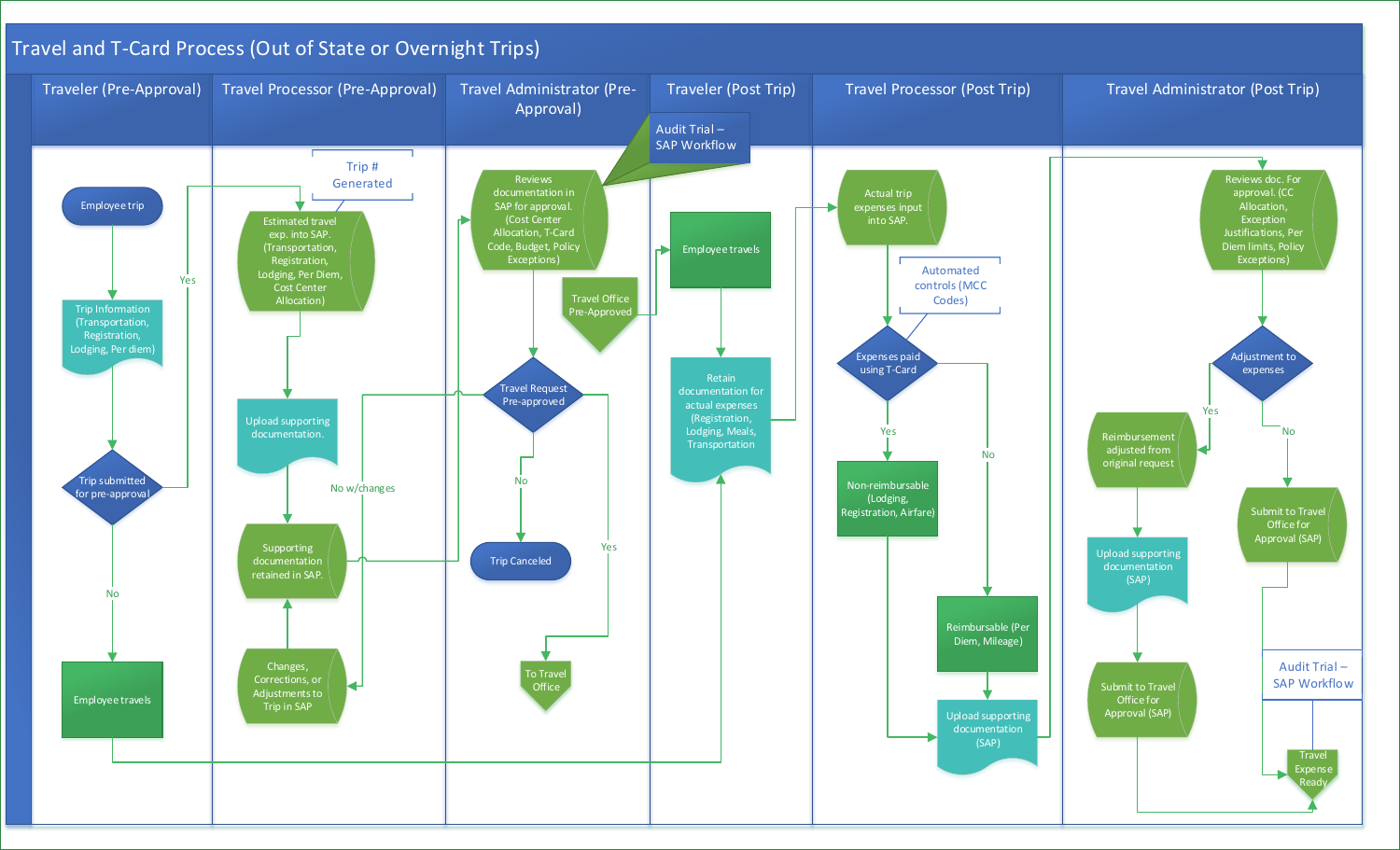## <span id="page-1-0"></span>Travel and T-Card Process (Out of State or Overnight Trips)